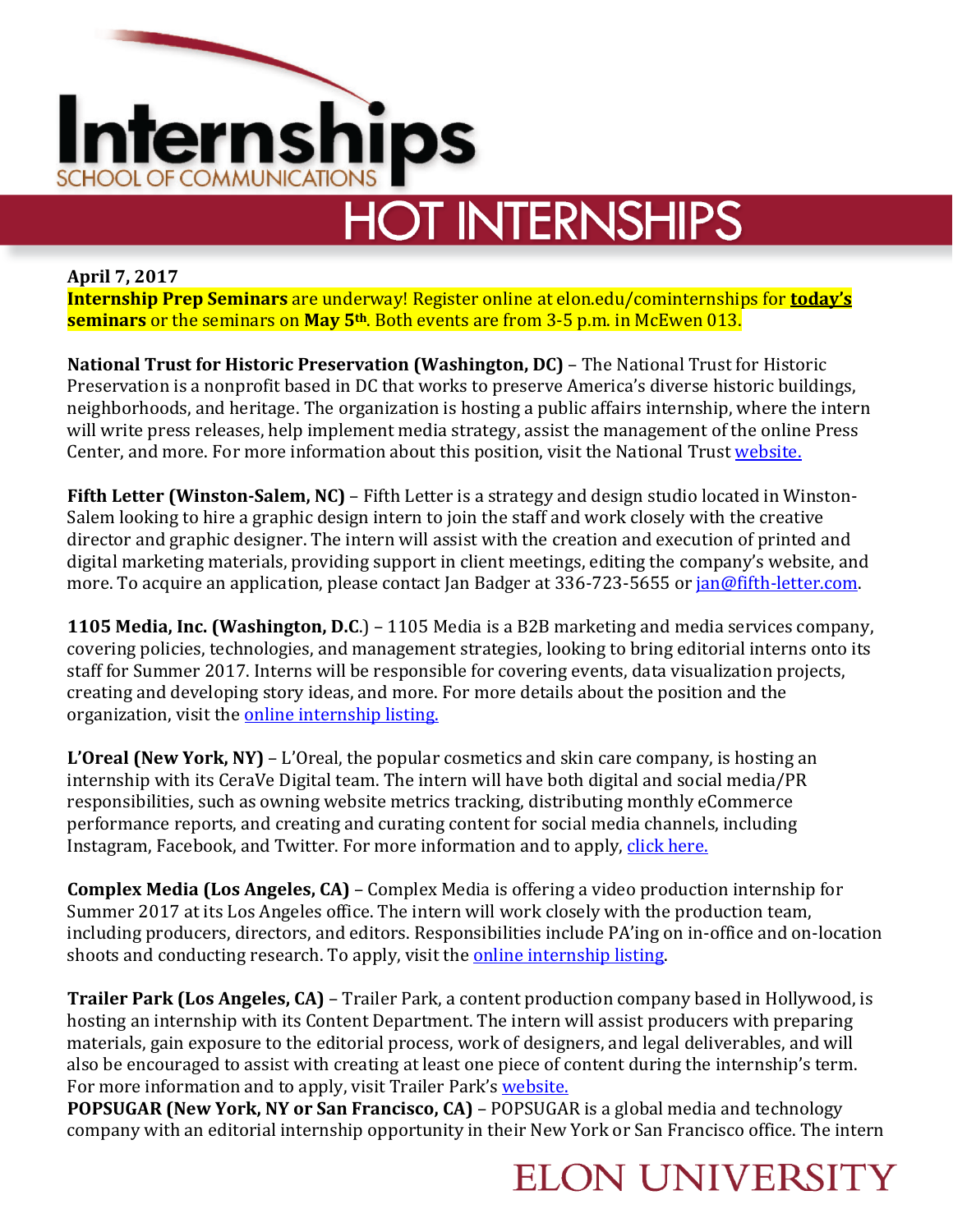

## **HOT INTERNSHIPS**

will be responsible for supporting editorial and social teams, researching and creating content, and assisting with other special projects and events. To apply for this opportunity, [click here.](https://boards.greenhouse.io/popsugar/jobs/651499?gh_src=uk3h401#.WOel7WcpC70)

**LEWIS PR (Boston, MA)** – LEWIS PR is an entrepreneurial integrated communications agency with more than 25 offices worldwide. Public relations interns in the Boston office will work with PR executives and assist them in their daily duties, including research projects, report generation, and more. For more information about this internship and to apply, visit their [online internship listing.](http://jobs.jobvite.com/careers/lewispr/job/opAf4fw2?__jvst=Job%20Board&__jvsd=Indeed)

**Accuweather (State College, PA)** – Accuweather's marketing team is seeking an analytics intern to join their team for 12 weeks at their headquarters near Pennsylvania State University. The intern will provide campaign analytics support, conducting secondary and primary research using both quantitative and qualitative methods, and creating presentations to visualize the data. To apply for this position, visit [AccuWeather's website.](https://boards.greenhouse.io/accuweather/jobs/651431?gh_src=vxe5rp1#.WOesCWcpC70)

**San Francisco 49ers (Santa Clara, CA)** – The San Francisco 49ers are hosting a graphic design internship for students with strong demonstrated proficiency in graphic design. The intern will work with the team's art director and brand marketing manager to create design solutions, creating promotional or specialty advertising, designing logos, and much more. For specific details about the internship, visit the team's [online internship listing.](http://49ers.teamworkonline.com/teamwork/r.cfm?i=111654)

**Karna LLC (Atlanta, GA)** – Karna, LLC provides health services and supports federal agencies in science, research, technology, lab, communications, and management consulting. Karna is offering a communications and social media internship who will assist several corporate departments. They will complete duties such as writing, editing, and proofreading news for the internal newsletter, creating presentations and content, using internal communications tools, and much more. For more details about this position and to apply, visit Karna['s internship](http://karna.atsondemand.com/index.cfm?fuseaction=512790.viewjobdetail&CID=512790&JID=568953&source=Indeed&utm_source=Indeed&utm_medium=IndeedFreePost) website.

#### **Additional news…**

**The <u>B.A. Rudolph Foundation</u>** provides a \$4,500 scholarship to young women who have been accepted or have applied to summer internships in progressive public service in the Washington, D.C., area. Students must be entering their junior or senior year of college after their internship or be a recent graduate. To apply, you need proof of acceptance for your internship, a statement of financial need, two letters of recommendation, an academic transcript, your resume and a short essay. The deadline to apply is April 15.

*The School of Communications strives to provide accurate information to students from legitimate employers. Because of the volume of internship postings received by our office, we cannot screen every listing. We do not endorse the products or recommend the services of any of the employers listing internships through our office. We are not responsible for the safety, wages, working conditions or other employment aspects of any internship listed here. Students are urged to use common sense, caution, and practice due diligence in researching employers before applying for any internship positions within a business or organization.*

FOR MORE INFORMATION: Nagatha Tonkins Assistant Professor/Director, Internships Elon University, 112 McEwen cominternships@elon.edu, (336) 278-6336 Check out our blog at[: http://www.internnetwork.wordpress.com](http://www.internnetwork.wordpress.com/)

### **ELON UNIVERSITY**